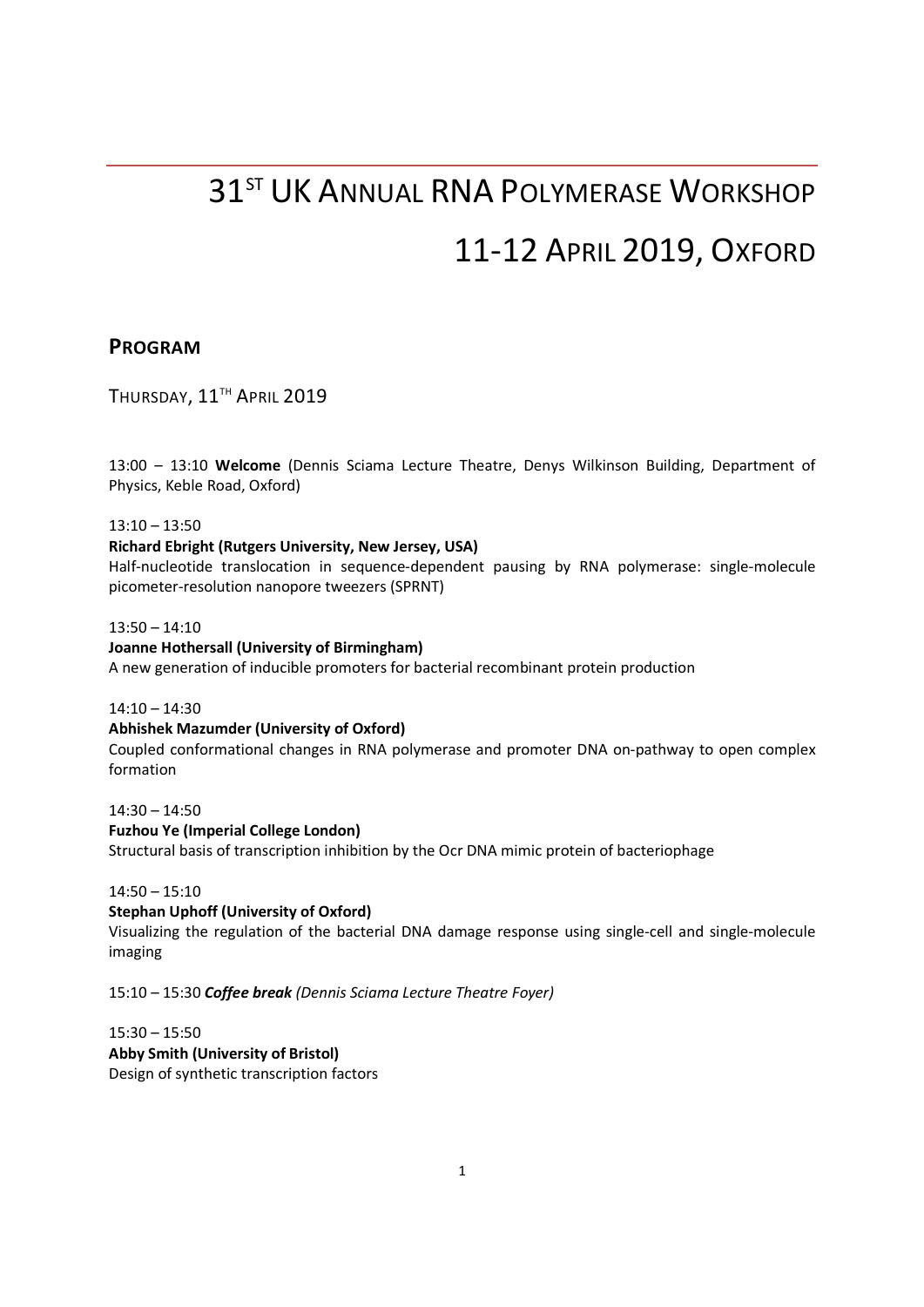15:50 – 16:10 Milija Jovanovic (Imperial College London) The RtcR CARF domain from E. coli affect activities of non-cognate bacterial enhancer-binding proteins

16:10 – 16:30 Hamed Mosaei (Newcastle University) Novel natural rifamycin active against rifampicin resistant RNA polymerases

16:30 – 16:50 John Harbottle (Newcastle University) Ureidothiophene inhibits open complex formation by targeting sigma subunit region 1.2

16:50 – 17:10 Fabian Blombach (University College London) Open complex formation and promoter-proximal pausing mediate global transcription regulation in archaea

17:10 – 17:25 Mark Harmon & Beata Klejevskaja (Oxford Nanoimaging)

17:30 – 18:30 Poster session (Fisher Room, Denys Wilkinson Building)

19:15 Dinner (Deneke Dining Hall, Lady Margaret Hall)

FRIDAY, 12TH APRIL 2019

9:00 – 9:20 Lidia Vasilieva (University of Oxford) Mechanistic insights into transcription termination of RNA polymerase II

 $9:20 - 9:40$ Hafez El Sayyed (University of Oxford) Studying NusG-mediated transcription-translation coupling in live bacteria using single-molecule tracking

 $9:40 - 10:00$ Heesoo Uhm (Seoul National University, University of Oxford) Single-molecule FRET studies on the cotranscriptional folding of a thiamine pyrophosphate riboswitch

10:00 – 10:20 Duy Khanh Phung (University College London) Functional analysis of NusA paralogues in Sulfolobus